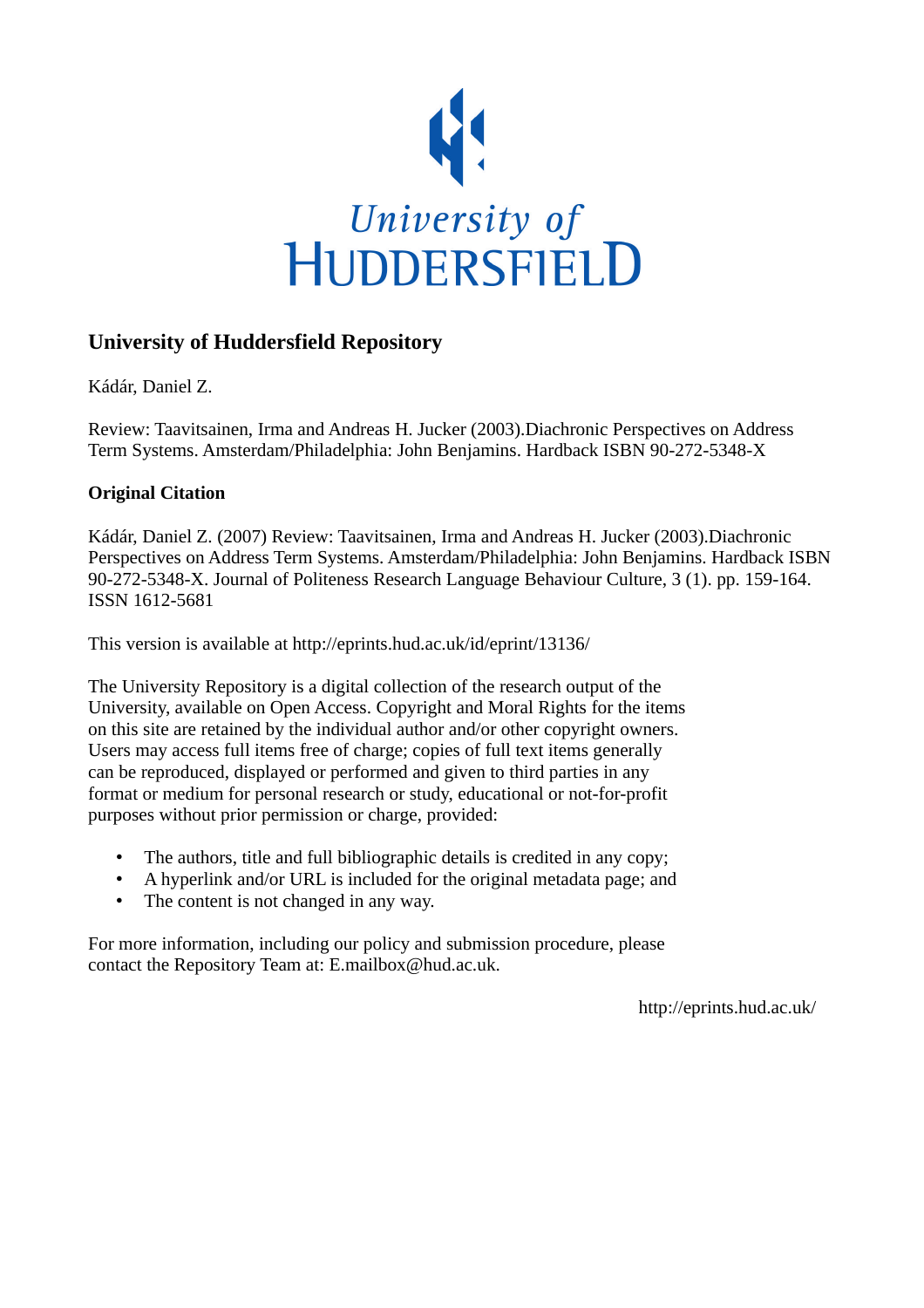#### **References**

Brown, Penelope and Stephen Levinson (1987). *Politeness: Some Universals in Language Usage*. Cambridge: Cambridge University Press.

Brown, Roger and Albert Gilman (1968). The pronouns of power and solidarity. In *The Sociology of Language, Joshua Fishman (ed.), 252–275. The Hague: Mouton.* Eelen, Gino (2001). *A Critique of Politeness Theories.* Manchester: Saint Jerome.

Lakoff, Robin (1973). The logic of politeness; Or minding you Ps and Qs. *Chicago Linguistics Society*. 9: 292-305.

Matsumoto, Yoshiko (1988). Reexamination of the universality of face: Politeness phenomena in Japanese. *Journal of Pragmatics* 12 (4): 402-426.

Mills, Sara (2003). *Gender and Politeness.* Cambridge: Cambridge University Press. Watts, Richard J. (2003). *Politeness.* Cambridge: Cambridge University Press.

Taavitsainen, Irma and Andreas H. Jucker (2003). *Diachronic Perspectives on Address Term Systems*. Amsterdam/Philadelphia: John Benjamins. Hardback ISBN 90-272-5348-X (Eur.)/1-56611-310-8 (US); 441 pp. Price: Euro 130.00/USD \$ 156.00.

Reviewed by Dániel Z. Kádár, Department of East Asian Studies, Eötvös Loránd University, Hungary, danielkadar@yahoo.co.uk.

The (de-)systemization of terms of address (henceforth TOA) is a thoroughly researched issue in pragmatics, and it is difficult to attain resounding success under the shadow of "classics" like Braun (1988). Yet Jucker and Taavitsainen were able to edit a book that will be prospectively influential for the further study of TOA. The *Diachronic Perspectives on Address Term Systems* is an innovative compilation which comprises writings from well-known authorities on TOA research in a wellarranged way. Even though the contributors present different ideas on temporally and spatially diverse languages, the reader gains a comprehensive and challenging insight into the contemporary research of historical TOA. Hence the work is not only relevant for TOA specialists, but is also a basic handbook for readers with more general interest.

In general, the work has two main areas of focus. First, it draws attention to language *diversity*. Although "diversity vs. systematic application" is often mentioned in relation to modern TOA, diachronic studies tend to observe TOA in overtly systematic terms. Jucker and Taavitsainen's compilation expertly demonstrates the assumption that historical communication is as flexible as contemporary communication. Second, the book re-introduces *philology* to modern communication studies. Although many researchers prefer modern data, this work proves the claim that the vast amount of historical data, which can be gained with

> Brought to you by | University of Huddersfield (University of Huddersfiel Authenticated | 172.16.1.226 Download Date | 3/20/12 4:22 PM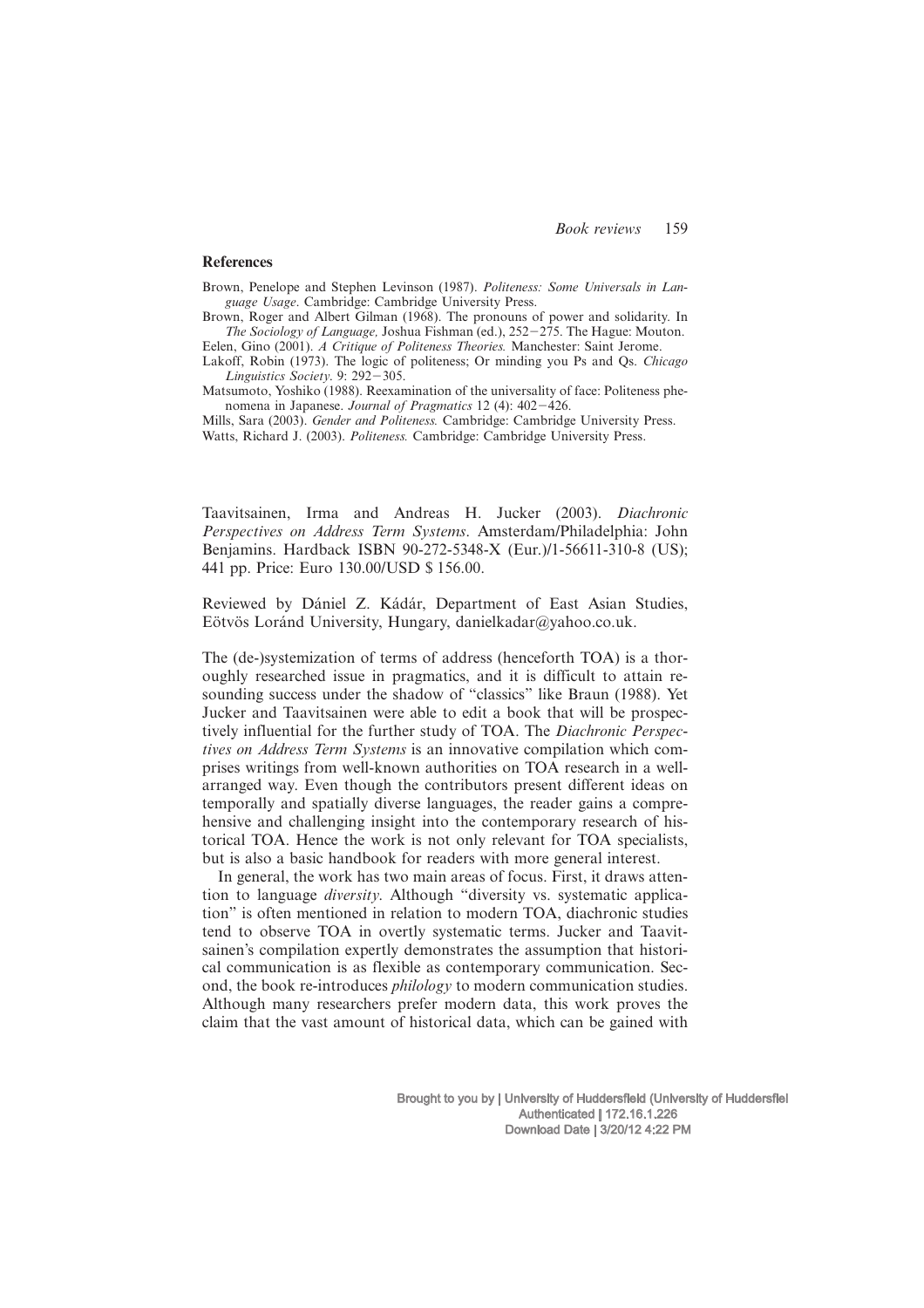#### 160 *Book reviews*

the aid of philology, can greatly contribute to the understanding of language use.

One problematic aspect of the book is that the authors do not include contemporary discourse/conversation analytic politeness research in their analyses. Contributors instead are engrossed in the study of the validity of books and articles that were written decades ago, (e. g., Brown and Gilman 1960; Brown and Levinson 1987), instead of focusing on the historical application of modern frameworks. This problem is supposedly rooted in the fact that TOA research is of long-standing traditions, thus researchers in the majority of cases try to "reinforce" instead of "innovate", as is also reflected by some of the chapter conclusions. This drawback, however, does not decrease the academic value of Jucker and Taavitsainen's compilation.

Chapter 1, by Taavitsainen and Jucker, functions as an introduction to the volume. The authors list the key issues of diachronic TOA research, arranged in the following groups:

- a) "Historical pragmatics": the authors discuss the necessity of crossfertilization the methodologies within pragmatics and historical linguistics when diachronically examining TOA.
- b) "Data": this section raises the possible solutions for the problems that researchers unavoidably meet when studying historical data.
- c) "Politeness": the authors show the relevance of politeness theories for the proper understanding of TOA.
- d) "Norms, deviation and markedness": this section shows how researchers can manage the regular conflict between personal "deviations" and normative beliefs when studying the interactional application of socially non-marked and marked TOA.
- e) "Retractability and symmetry": the authors summarize the retractible vs. non-retractible opposition of "addressing systems" (i. e., the degree of stability in the interactional application of TOA in a given language).

In Chapter 2, Burnley examines the T/V (*thou/ye*) pronominal choice in Middle English. He demonstrates the maze of complex factors that influence the choice between T and V forms in a medieval social context. As it turns out from the case study of Chaucer's language, there are many other factors beside the "power" and "solidarity" semantics of Brown and Gilman (1960) that can influence the selection of T/V forms. For example, even though in the medieval world a "hunger for reverence" influenced the pronominal choice (p. 34), many writers preferred using the T form "of epistolary address between cultivated individuals" (p. 37).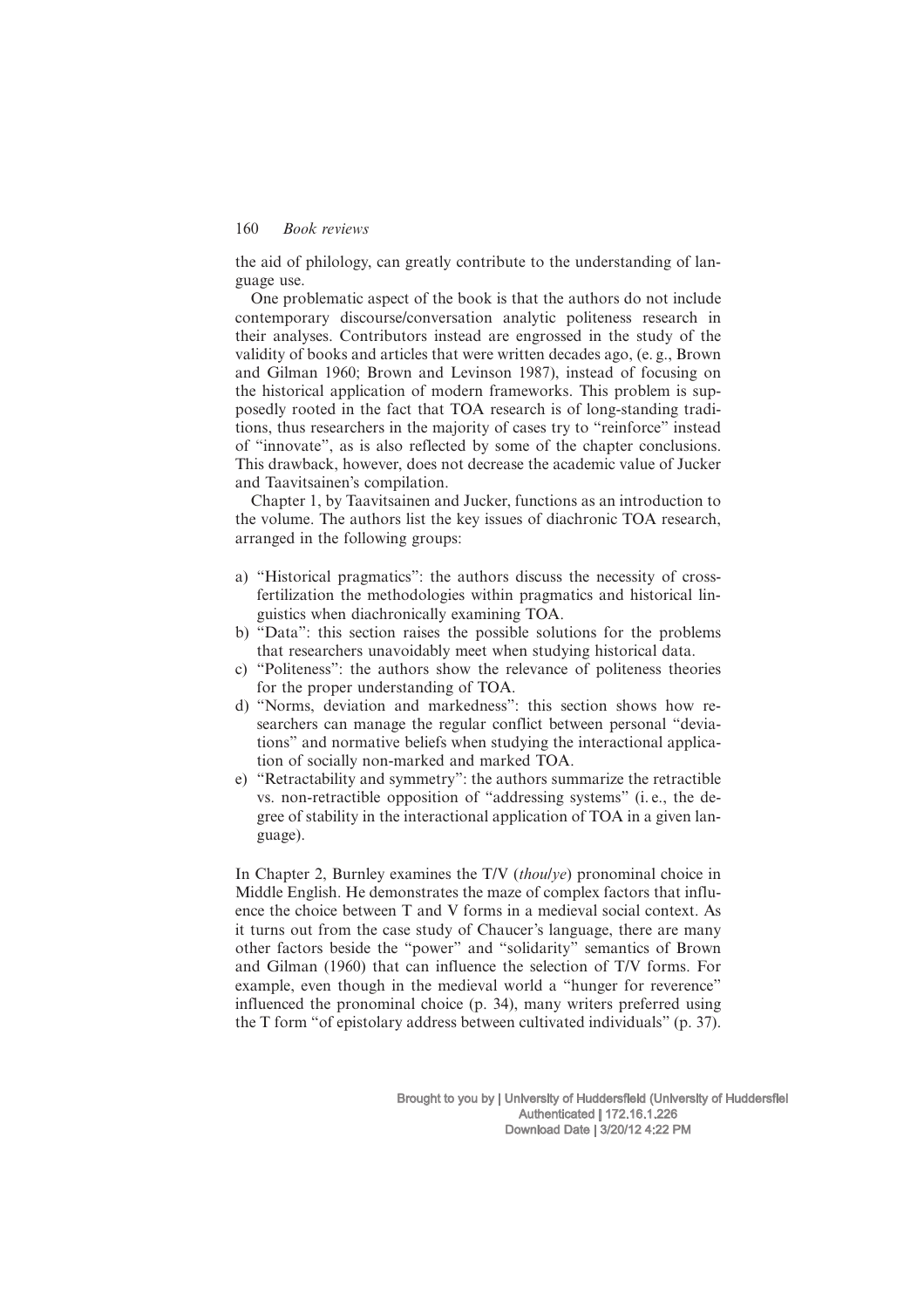In Chapter 3, Hunt re-examines the problematic issue of T/V (*tu*/*vus*) choice in Old and Middle French. Many scholars suggest that the choice between T/V forms is arbitrary in Old and Middle French. However, analysis of the Anglo-Norman drama "Seinte Resureccion" demonstrates the "selection of the [T/V] forms [in fact] *corresponds* [my emphasis] to the dramatic and psychological requirements" (p. 56).

Honegger studies the forms of address in Chaucer's "The Knight's Tale" in Chapter 4. This challenging contribution points out the limitations of the "pure pronominal theory" when examining TOA in discourse. Honegger involves *nominal* TOA and other elements of adversion in his examination of the seemingly inconceivable pronominal choice in Chaucer's work. As he points out, "the prevalent model of pronominal address must, if necessary, be complemented by a 'situational' analysis that takes into account all linguistic and non-linguistic elements of adversion" (p. 78). Examining addressing phenomena from this perspective can help bring nearer the Western-data biased domain of addressing theories and the diachronic research of other, "exotic" languages (like Classical Chinese, where pronominal forms play less of a role in polite communication than nominal TOA (cf. Kádár forthcoming).

In Chapter 5, Simon examines the diachronic development of pronouns of address in German. He claims that although a binary (T/V) pronominal selection can be observed both in Middle High German (MHG  $-$  *dulir*) and Modern Standard German (MSG  $-$  *dul Sie*), these phenomena have to be analyzed differently because in MHG interactants can freely shift between the T and V forms, unlike in MSG. This difference is rooted in the fact that in MHG the second person plural (*ir*) gains its polite interpretation through a pragmatic reinterpretation rule; it is used only in instances when negative politeness is needed. In MSG, on the other hand, *Sie* is grammaticalized as the *honorific pronoun*. In sum, this article illuminates the complex development of the German address system from a retractible to a non-retractible one.

In Chapter 6, Betsch examines the development of Czech TOA in the period between the 1300s and the 1700s. Even though in contemporary Czech one finds a simple binary T/V (*ty*/*vy*) opposition, a few centuries earlier a surprisingly complex grammaticalized TOA system was applied according to elaborated social practices. And, as turns out from Betsch's analysis, German influences made the Czech system of TOA even more complex.

Nevala studies English TOA and subscription formulae in fifteenth to seventeenth century family correspondence in Chapter 7. As she shows, historical changes in the hierarchical structure of the "nuclear family" manifest themselves in the choice of formulae with positive or negative politeness value. A "general movement" can be observed in the course

> Brought to you by | University of Huddersfield (University of Huddersfiel Authenticated | 172.16.1.226 Download Date | 3/20/12 4:22 PM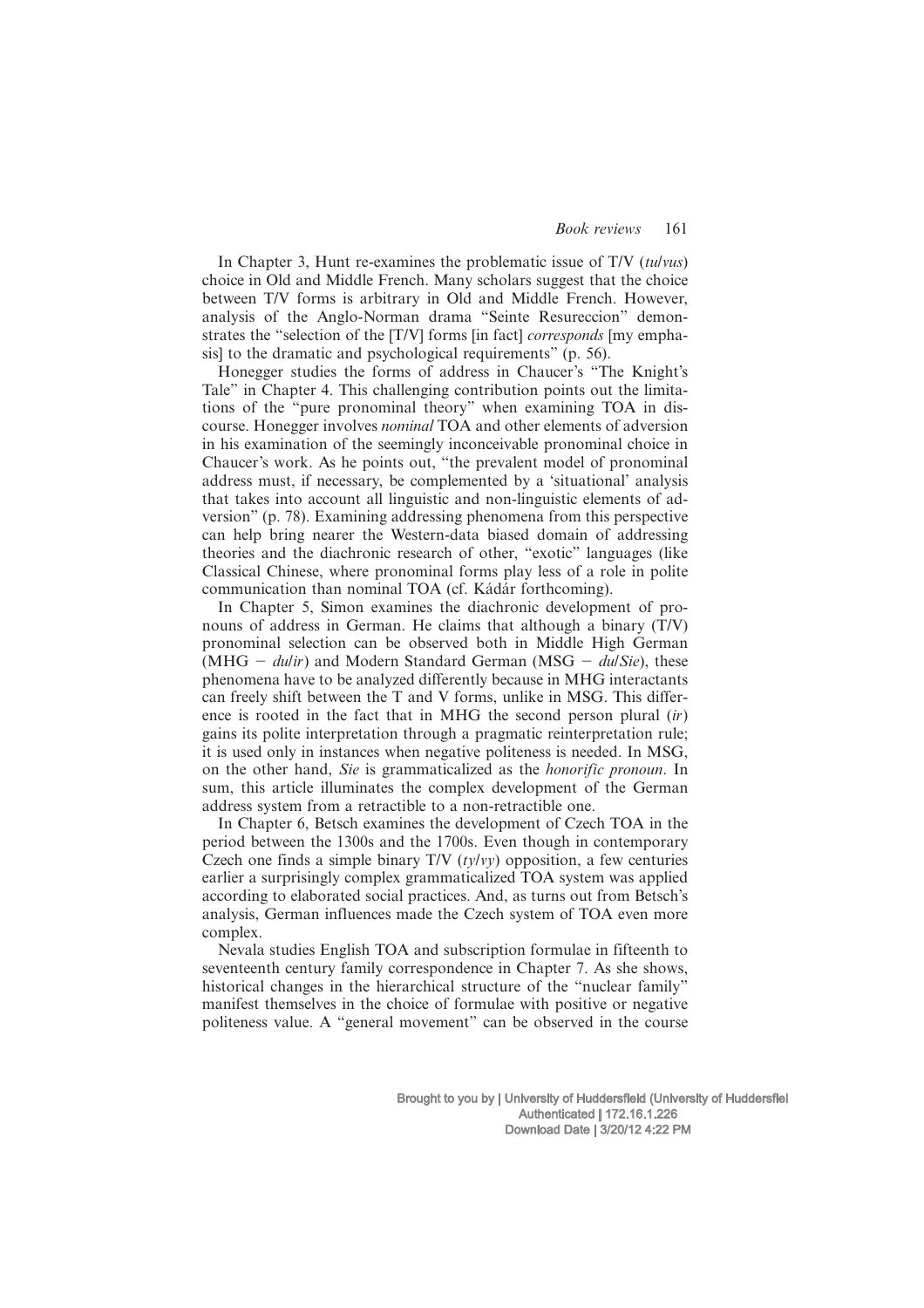### 162 *Book reviews*

of time towards preference for forms expressing positive value (p. 160). However, the activity of this trend depends upon both the nature of given familiar role relations (certain relations became equal sooner than others, and on social status (members of the royal family preferred using deferential formulae, compared with the gentry). Nevala also points out that although in family correspondence TOA are applied according to pre-constructed models, in reality "the manner in which the sender addresses the recipient was negotiable" (p. 162).

In Chapter 8, Bentivoglio examines sixteenth-century Spanish TOA in private documents that were written to family members from the New World. Her study exemplifies how versatile the social development of TOA can be. Bentivoglio proves the assumption that the traditional Spanish V form *vos* (which disappeared from standard Spanish) had coexisted for a few decades with the new form *vuestra merced* in the language of Spanish colonists. And the two forms could be simultaneously applied in discourse, in order to express personal beliefs.

Busse attempts to examine the relation of pronominal and nominal TOA in Shakespeare's works in Chapter 9. He categorizes nominal TOA into groups of different (positive/negative) politeness value, and examines the issue as to whether pronominal T/V (*thou*/*you*) forms can only co-occur with these forms in accordance with the "power/solidarity" semantics. As it turns out from statistical evidence, "there are quite a number of cases […], which run counter to the rules of power and solidarity semantics, as, for instance, when masters chide their servants as *you rascal* or *you rogue*" (p. 215). Hence Busse proves the claim that a micro-level analysis is needed for the comprehensive understanding of pronominal choice.

In Chapter 10, Mazzon analyzes pronominal switches in three Shakespeare plays. She aims to prove the assumption that politeness issues have to be analyzed, beside "traditional" notions of TOA research, as "anger/affection" vs. "coldness/neutrality", in order for us to be able to describe personal changes of pronouns properly in talk (p. 240). Mazzon examines pronominal switches in relation to nominal TOA in a wide range of social relationships.

Similar to Mazzon, Stein concentrates on pronominal switches in Shakespeare's drama in Chapter 11. Even though in Elizabethan society the V pronoun gradually became the unmarked form, Shakespeare exploited the expressive potentials of switches between traditional T and V forms. Stein examines several dramatic role-relations where either the T or the V form is non-marked, and proves the claim that marked switches are contextually accountable. Besides, Stein's research supports the notion that the successful control of pronominal switches in Elizabethan society is power-dependent: "it is the higher classes amongst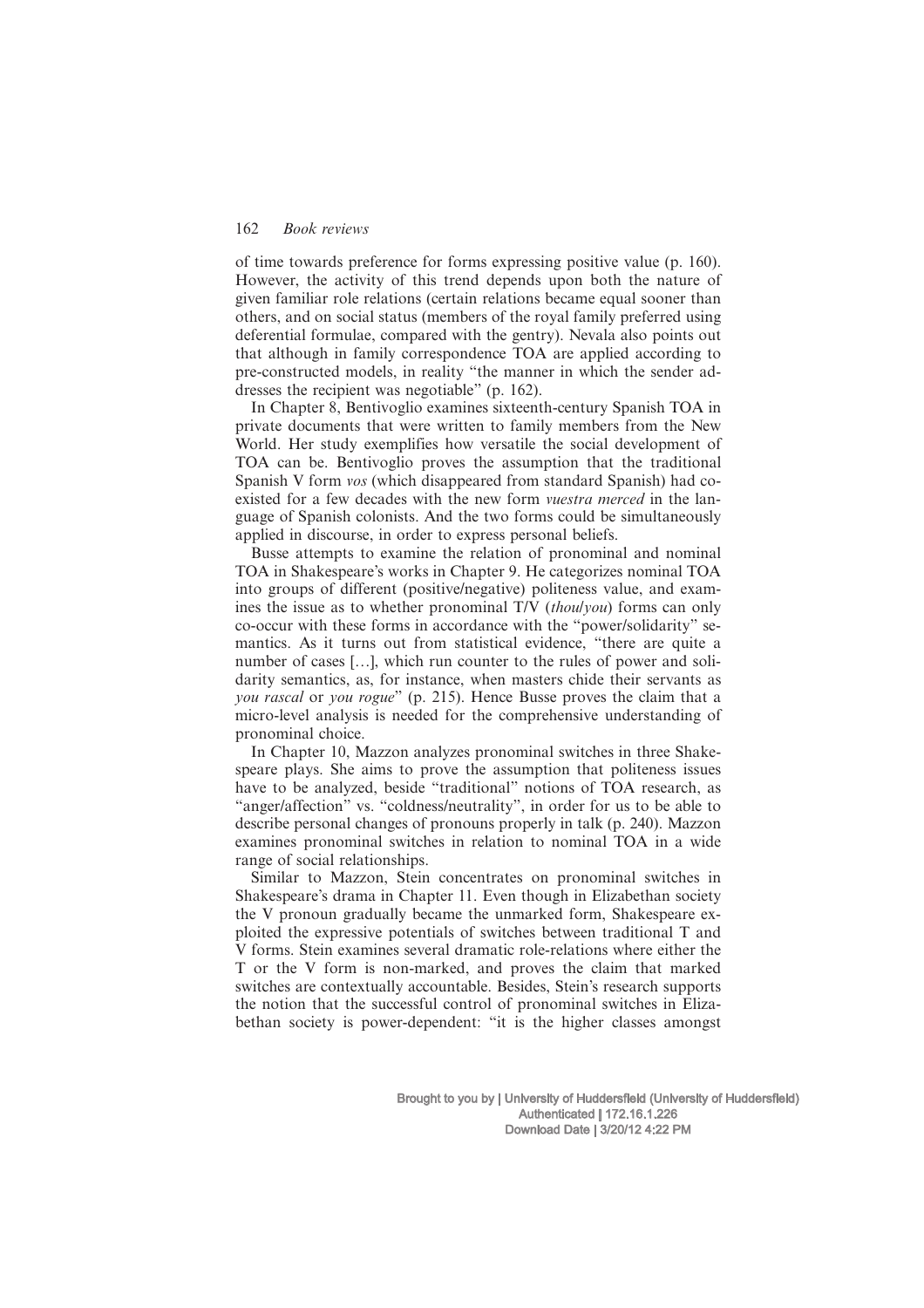themselves […] that are the mainstay of pronominal emotion management" (p. 302).

In Chapter 12, Walker examines the use of *you* and *thou* in Early Modern English. In order to show the complexity of the disappearance of the T form, she studies both "constructed" and "authentic" (recorded) dialogues, as well as taking gender issues into consideration. *Thou* in fact has different frequencies of occurrence in various texts, depending on its discourse application, the type of the given text, and the gender and social class of the interactants. Walker thus highlights that the disappearance of *thou* was by no means a clear-cut process. She also argues that  $$ contrary to former beliefs  $-$  "the main explanation for the decrease in *thou* over time is not clearly related to the influence of gender, but perhaps the less frequent application of the status rule" (p. 339).

Hickey examines the second person singular vs. plural pronominal distinctions in vernacular varieties of English across the world in Chapter 13. Although the overseas varieties of English did not adopt the traditional T/V (i. e., singular/plural) distinction (because of the low-status associations of *thou*), their vernaculars "tend to have a specific plural form like *ye*, *youse*, *y'all*, *unu*, *yupela*, etc." (p. 364). Hickey's study comprehensively introduces the possible input sources of these plural forms.

Seppänen's philological/conversation analytic study in Chapter 14 shows that interlocutors can be politely referred to with demonstrative pronoun  $+$  noun structures in Finnish. The application of such structures is rather ambiguous  $-$  in some contexts they express politeness, while in others they convey irony  $-$  as their interpretation is basically influenced by a lexical choice among demonstrative pronouns. While the " $se + noun$ " structure is used as a polite form of *address*, the "*tää* + *noun*" and " $\omega$ <sup>\*</sup> *toi* + *noun*" structures can more easily convey teasing connotations, and a sense of *referring to* rather than addressing.

In Chapter 15 Hickey studies "those nuances with which Germans perform their social exchanges", in spite of their "rigid" T/V system (p. 401). Even though at first sight the German pronominal system does not allow much freedom for speakers to communicate according to refined social relationships, the scale of formality in addressing can be elaborately controlled.

In sum, the *Diachronic Perspectives on Address Term Systems* is a varied and absorbing collection which is a must for every researcher with interest in TOA theories.

#### **References**

Braun, Friederike (1988). *Terms of Address: Problems of Patterns and Usage in Various Languages and Cultures*. Berlin/New York: Mouton de Gruyter.

> Brought to you by | University of Huddersfield (University of Huddersfield) Authenticated | 172.16.1.226 Download Date | 3/20/12 4:22 PM